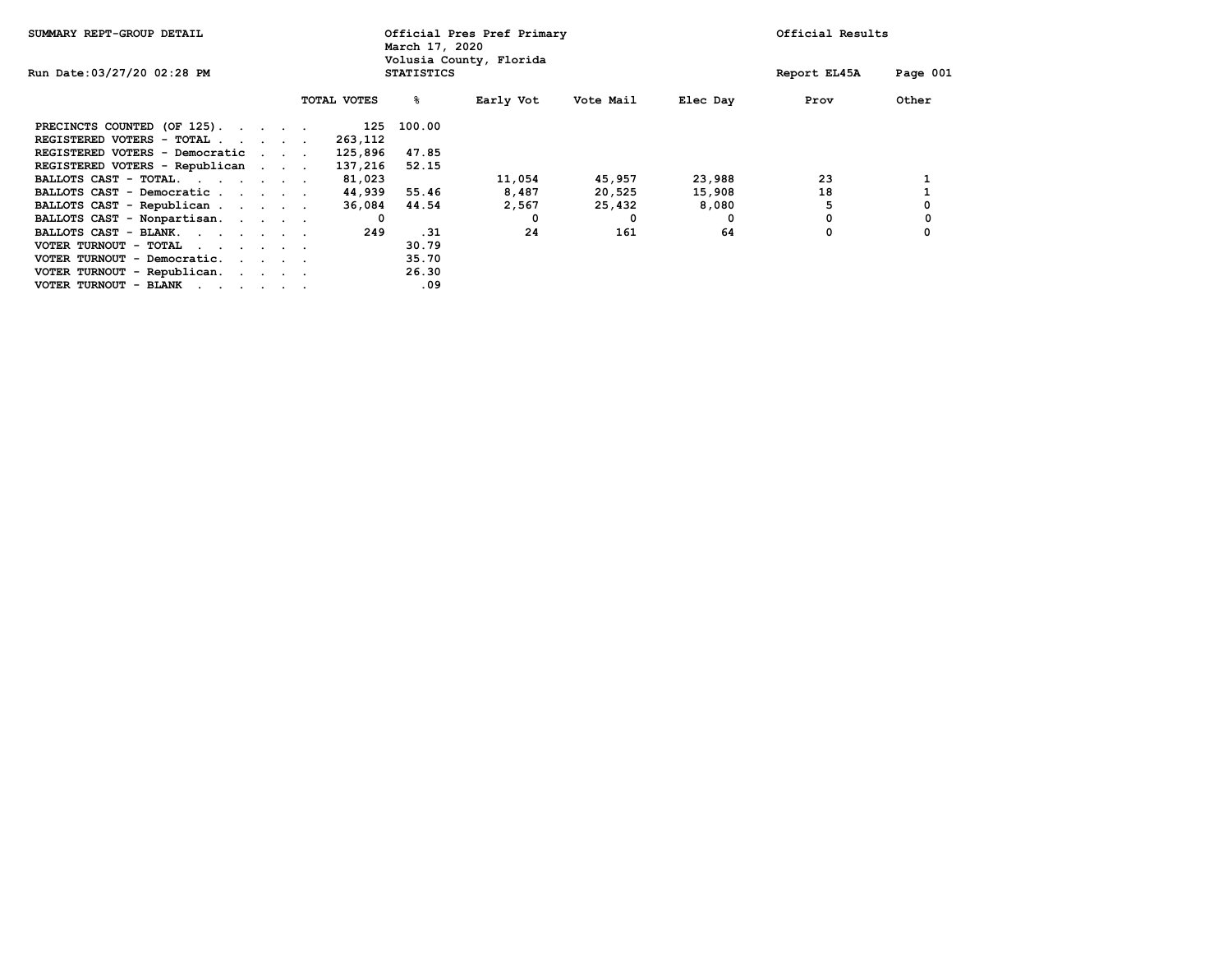| SUMMARY REPT-GROUP DETAIL                                        |                    | Official Pres Pref Primary<br>March 17, 2020<br>Volusia County, Florida |                |           |          |              | Official Results |  |  |  |
|------------------------------------------------------------------|--------------------|-------------------------------------------------------------------------|----------------|-----------|----------|--------------|------------------|--|--|--|
| Run Date: 03/27/20 02:28 PM                                      |                    | Democratic                                                              |                |           |          | Report EL45A | Page 002         |  |  |  |
|                                                                  | <b>TOTAL VOTES</b> | ℁                                                                       | Early Vot      | Vote Mail | Elec Day | Prov         | Other            |  |  |  |
| President<br>(VOTE FOR) 1<br>(WITH 125 OF 125 PRECINCTS COUNTED) |                    |                                                                         |                |           |          |              |                  |  |  |  |
| Michael Bennet.                                                  | 105                | .23                                                                     | 8              | 66        | 31       | 0            | 0                |  |  |  |
| Joe Biden                                                        | 26,103             | 58.30                                                                   | 6,328          | 8,723     | 11,041   | 11           |                  |  |  |  |
| Michael R. Bloomberg.                                            | 4,699              | 10.49                                                                   | 31             | 4,587     | 80       |              |                  |  |  |  |
| Cory Booker.                                                     | 44                 | .10                                                                     | 2              | 38        |          |              |                  |  |  |  |
| Pete Buttigieg.                                                  | 1,606              | 3.59                                                                    | 10             | 1,574     | 22       |              |                  |  |  |  |
| Julian Castro.                                                   | 21                 | .05                                                                     | 1              | 16        |          |              |                  |  |  |  |
| John Delaney                                                     | 47                 | .10                                                                     | $\overline{2}$ | 39        |          |              |                  |  |  |  |
| Tulsi Gabbard                                                    | 309                | .69                                                                     | 27             | 189       | 93       |              |                  |  |  |  |
| Amy Klobuchar                                                    | 686                | 1.53                                                                    | 9              | 654       | 23       |              |                  |  |  |  |
| Deval Patrick                                                    | 27                 | .06                                                                     | 4              | 20        |          |              |                  |  |  |  |
| Bernie Sanders.                                                  | 9,815              | 21.92                                                                   | 2,012          | 3,375     | 4,422    |              |                  |  |  |  |
| Joe Sestak                                                       | 34                 | .08                                                                     | 0              | 24        | 10       |              |                  |  |  |  |
| Tom Steyer.                                                      | 96                 | .21                                                                     |                | 88        |          |              |                  |  |  |  |
| Elizabeth Warren                                                 | 974                | 2.18                                                                    | 37             | 864       | 73       |              |                  |  |  |  |
| Marianne Williamson                                              | 71                 | .16                                                                     | 2              | 54        | 15       |              |                  |  |  |  |
| Andrew Yang.                                                     | 140                | .31                                                                     | $\overline{2}$ | 105       | 33       |              |                  |  |  |  |
| Over Votes                                                       | 25                 |                                                                         | O              | 18        | 6        |              |                  |  |  |  |
| Under Votes                                                      | 137                |                                                                         | 9              | 91        | 37       |              |                  |  |  |  |